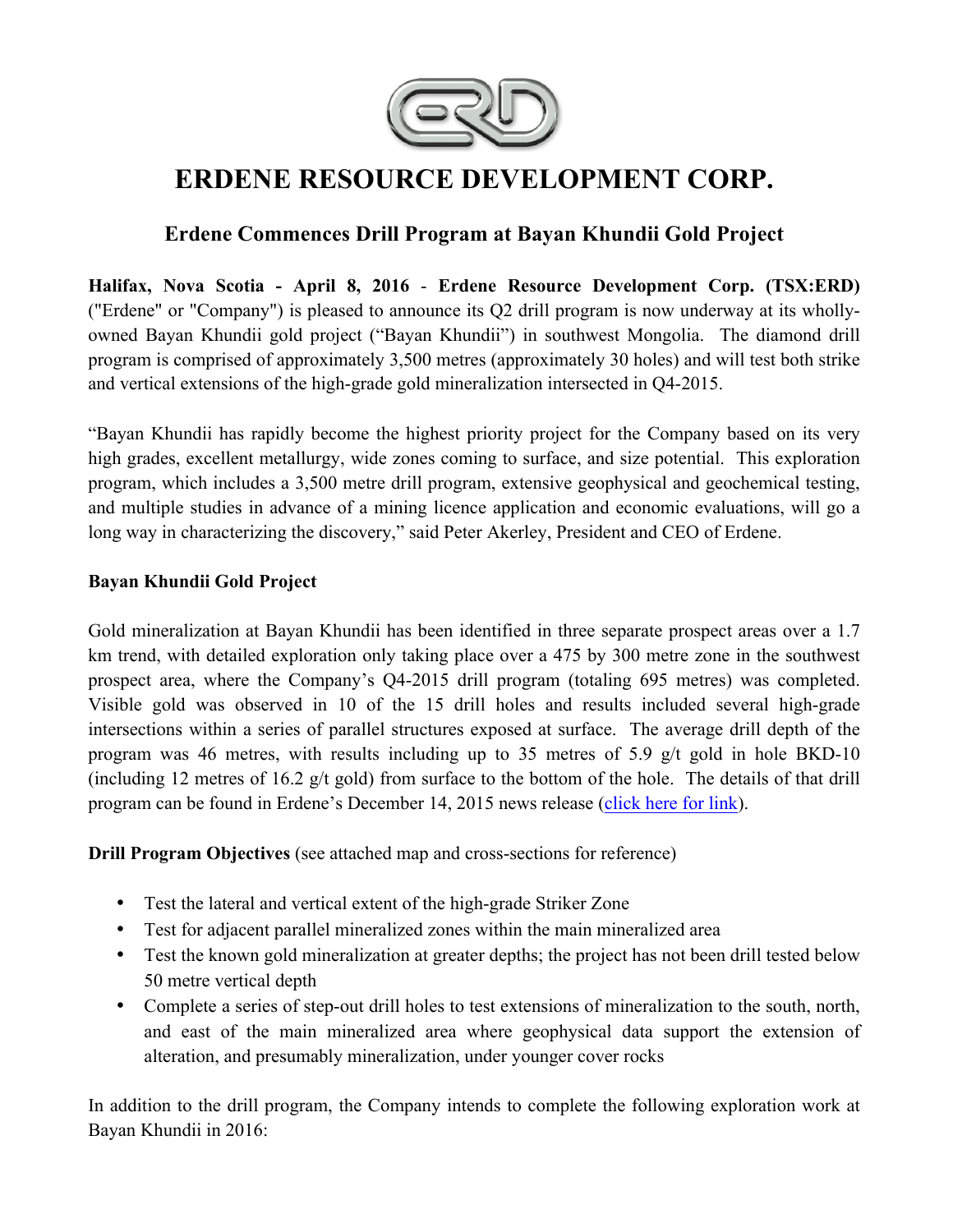- Detailed geologic mapping;
- Infill geochemical surveys over specific target areas and expanded surveys over the entire licence
- Additional and expanded Induced Polarization geophysical surveys;
- Additional trenching to test continuity and extent of mineralization at surface;
- Mineralogical studies to better understand the mineralogy and alteration at Bayan Khundii and the characteristics of, and controls on, mineralization;
- Various technical studies in support of future scoping/feasibility-level studies and a mining license application, including hydrology, archeology, paleontological, and environmental base line studies.

#### **Q1-2016 Metallurgical Testing at Bayan Khundii**

Initial independent metallurgical test work, completed by Erdene in February 2016, indicates the gold mineralization at Bayan Khundii is very amenable to conventional processing techniques involving a combination of gravity and cyanide leach of gravity tails, yielding 99% gold recovery for the highgrade composite sample (24.9 g/t gold) and 92% gold recovery for the low-grade composite sample (0.7 g/t gold). Blue Coast Research Ltd. of Parksville, British Columbia, carried out the metallurgical testing program, the details of which can be found in Erdene's February 16, 2016 news release (click here for link).

#### **Qualified Person**

Michael MacDonald, P.Geo. (Nova Scotia), Director of Exploration for Erdene, is the Qualified Person as that term is defined in National Instrument 43-101 and has reviewed and approved the technical information contained in this news release. All drill result samples have been assayed at SGS Laboratory in Ulaanbaatar, Mongolia. In addition to internal checks by SGS Laboratory, the Company incorporates a QA/QC sample protocol utilizing prepared standards and blanks. All metallurgical testing and analysis was carried out by Blue Coast Research Ltd. at their facility in Parksville, British Columbia.

#### **About Erdene**

Erdene Resource Development Corp. is a Canada-based resource company focused on the acquisition, exploration, and development of base and precious metals in underexplored and highly prospective Mongolia. The Company holds four exploration licenses and a mining license located in southwest Mongolia. These include: Altan Nar – an extensive, high-grade, near-surface, gold-polymetallic project; Bayan Khundii – a high-grade gold discovery made in Q2 2015 that the Company is currently exploring; Khuvyn Khar – an early-stage, copper-silver porphyry project with multiple drill targets and significant copper intersections; Zuun Mod – a large molybdenum-copper porphyry deposit; and Altan Arrow – an early-stage, high-grade, gold-silver project. In addition to the above properties, the Company has an Alliance with Teck Resources Limited on regional, copper-gold exploration in the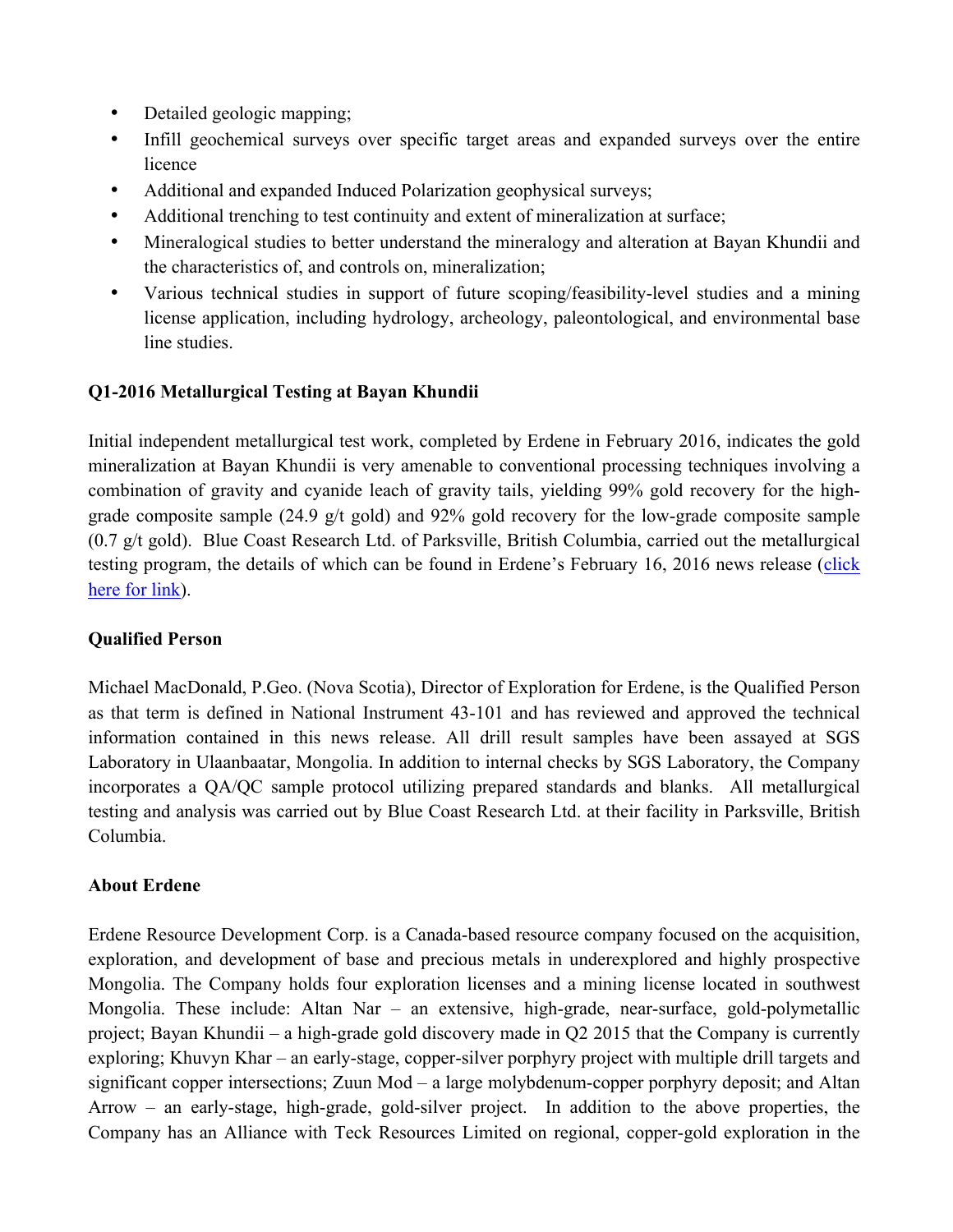prospective Trans Altai region of southwest Mongolia. For further information on the Company, please visit www.erdene.com. Erdene has 109,876,030 issued and outstanding common shares and a fully diluted position of 124,583,316 common shares.

#### **Forward-Looking Statements**

Certain information regarding Erdene contained herein may constitute forward-looking statements within the meaning of applicable securities laws. Forward-looking statements may include estimates, plans, expectations, opinions, forecasts, projections, guidance or other statements that are not statements of fact. Although Erdene believes that the expectations reflected in such forward-looking statements are reasonable, it can give no assurance that such expectations will prove to have been correct. Erdene cautions that actual performance will be affected by a number of factors, most of which are beyond its control, and that future events and results may vary substantially from what Erdene currently foresees. Factors that could cause actual results to differ materially from those in forward-looking statements include market prices, exploitation and exploration results, continued availability of capital and financing and general economic, market or business conditions. The forward-looking statements are expressly qualified in their entirety by this cautionary statement. The information contained herein is stated as of the current date and is subject to change after that date. The Company does not assume the obligation to revise or update these forward-looking statements, except as may be required under applicable securities laws.

### **NO REGULATORY AUTHORITY HAS APPROVED OR DISAPPROVED THE CONTENTS OF THIS RELEASE**

#### **Erdene Contact Information**

Peter C. Akerley, President and CEO or Ken W. MacDonald, Vice President Business Strategy and CFO Phone: (902) 423-6419 E-mail: info@erdene.com Website: www.erdene.com Twitter: https://twitter.com/ErdeneRes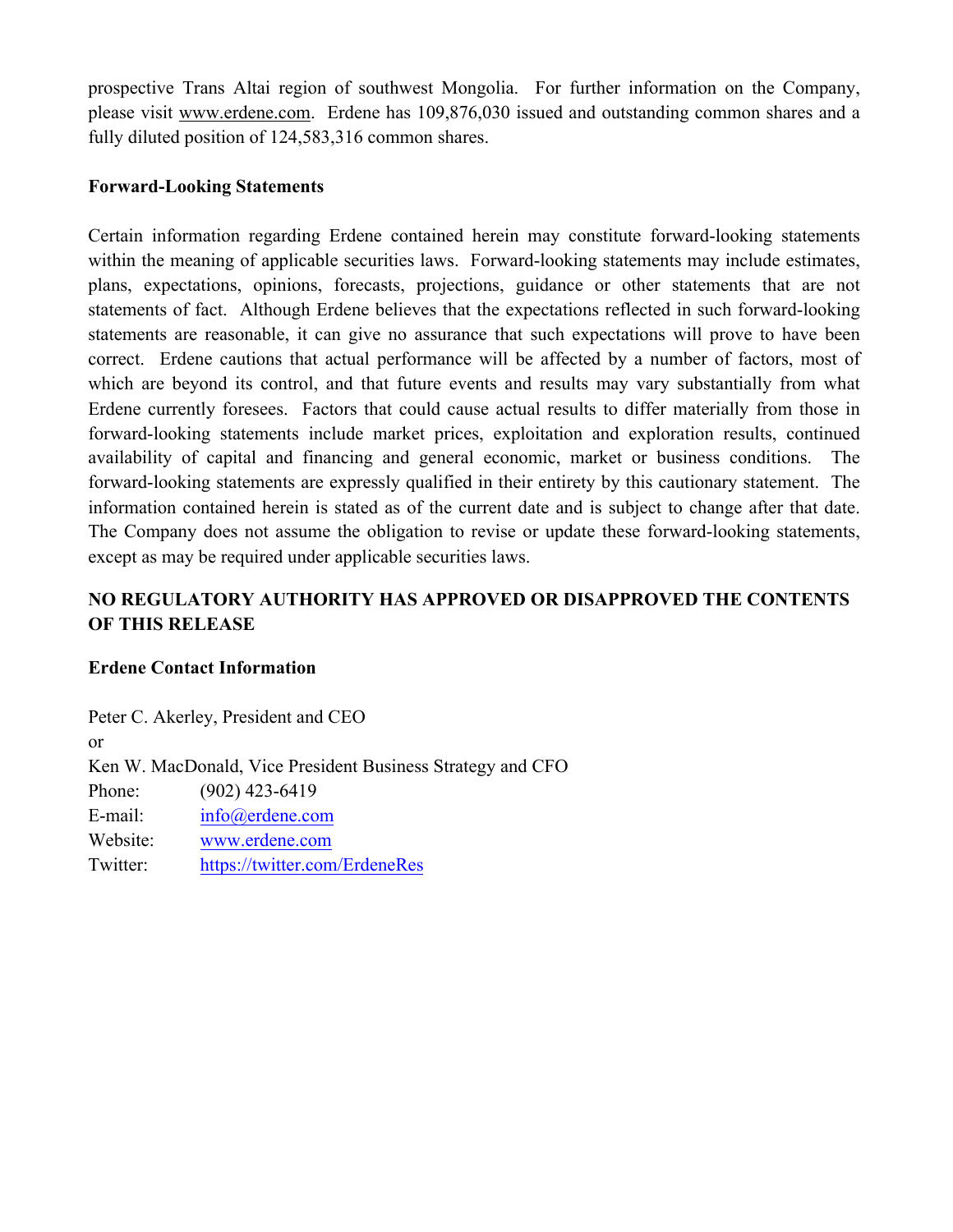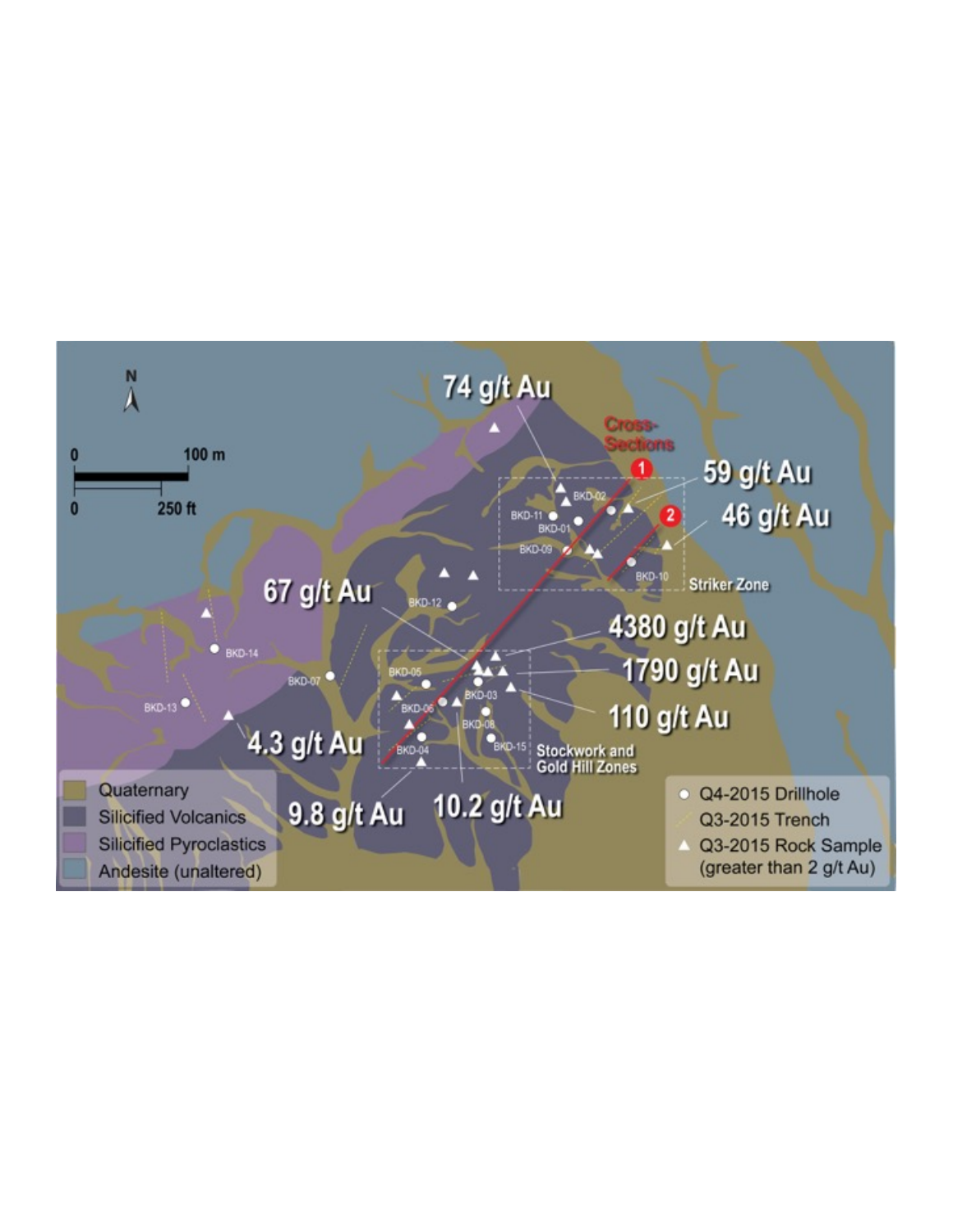